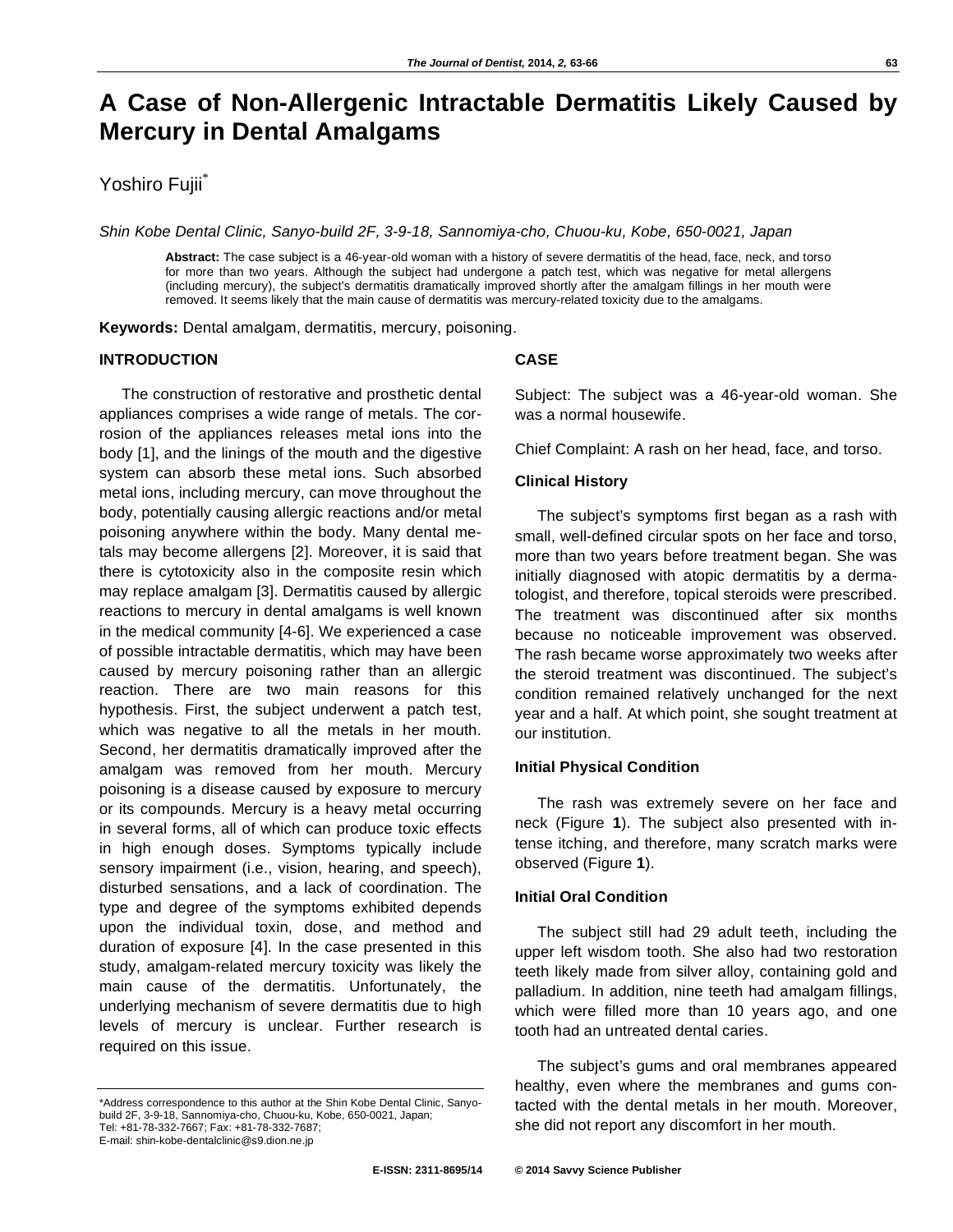

**Figure 1:** The rash on the subject's face and neck was severe. She also reported extreme itching, which caused her to scratch, leading to many scratch marks all over her face.

#### **Laboratory Findings**

The subject's dermatologist performed a metal patch test, which highlighted an allergy to cobalt and nickel. These metals are not included in amalgam alloy. Neither of these metals were present in her mouth. Hence, her dermatitis was likely not allergy related.

The dermatologist also performed a blood test, and no abnormalities were observed in her immunoglobulin E antibody (I g.E) level. Further more, an examination of her family and personal medical history revealed no predisposition to a topic dermatitis or instances of allergic reactions. However, her hair analysis showed high levels of mercury (Table **1**).

| <b>Metal</b>   | Concentration (ppm) | Reference interval<br>(ppm) |
|----------------|---------------------|-----------------------------|
| <b>Bismuth</b> | 0.087               | < 2.0                       |
| Cadmium        | 0.016               | ${}_{0.05}$                 |
| Lead           | 0.30                | 0.6                         |
| Mercury        | 2.27                | < 0.8                       |
| Nickel         | 0.17                | ${}_{0.3}$                  |
| Silver         | 0.02                | < 0.15                      |

|  |  | Table 1: Hair Analysis Results |
|--|--|--------------------------------|
|--|--|--------------------------------|

\*ppm = parts per million =  $\mu$ g/g.

#### **Treatment and Progress**

The author was unable to determine any other source of the subject's abnormally high mercury levels other than her amalgam fillings (Table **1**). As a result, all of her amalgam fillings were removed, including nine molar and premolar fillings. Every precaution was taken to avoid further exposure to mercury during the removal of the amalgam fillings. A rubber dam and an outside suction were used to prevent the subject from swallowing the amalgam debris or inhaling any mercury vapor [7-9] (Figure **2**). The amalgam fillings were replaced with gold alloy inlay and glass ionomer cement fillings. Further, the untreated caries was restored using the same gold alloy inlay.



**Figure 2:** The amalgam removal procedure. A rubber dam and external suction were used in order to prevent the patient from swallowing any of the amalgam debris or inhaling any mercury vapor.

The subject's rash began to improve soon after the replacement of her fillings. There was a noticeable improvement after two weeks, and after five months, the rash and itchiness almost completely disappeared (Figure **3**). Symptoms did not reoccur.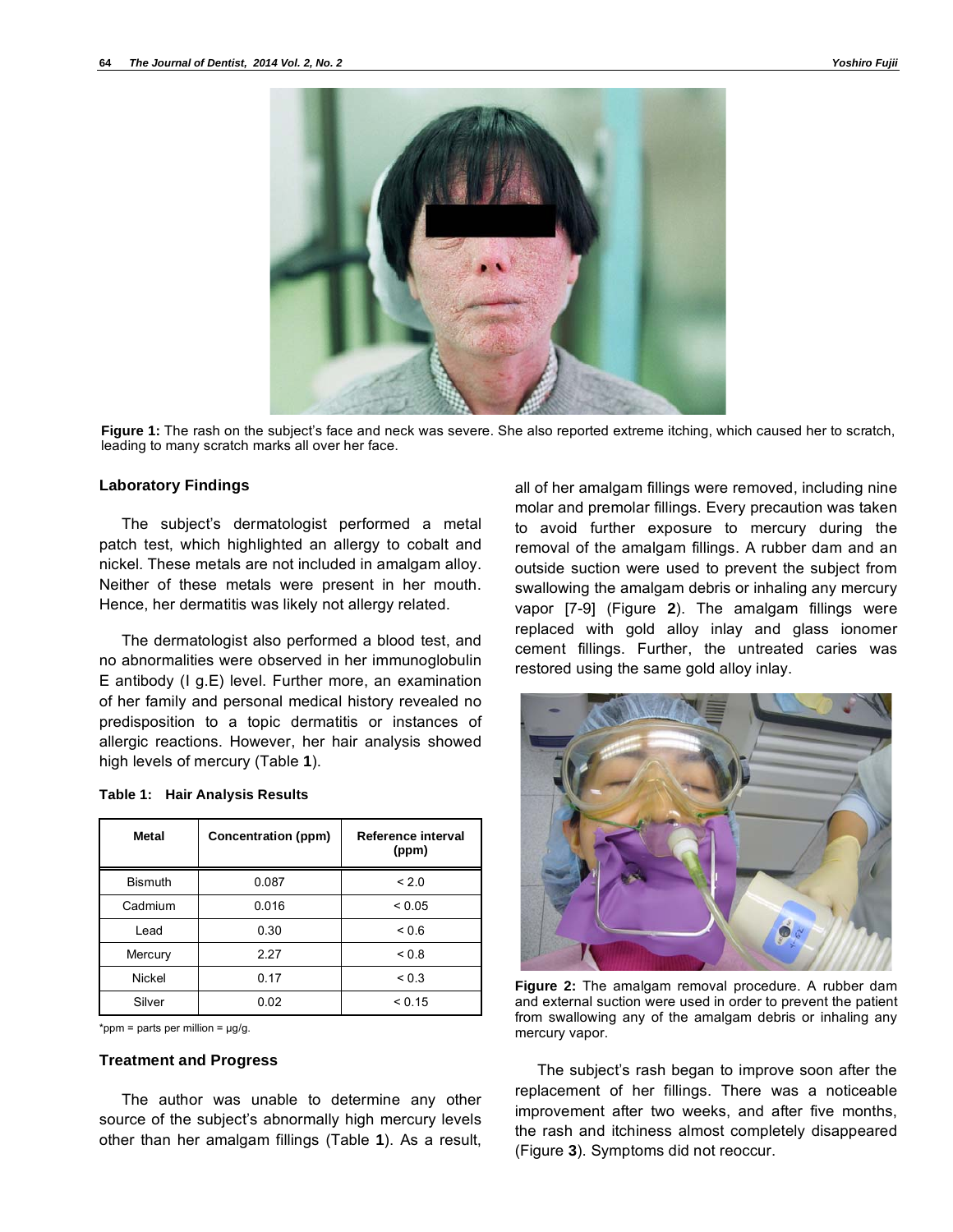

**Figure 3:** About five months after the removal of the amalgam fillings, the subject's dermatitis and itching markedly improved.

#### **DISCUSSION**

In dentistry, amalgam fillings containing approximately 50% mercury have been used for almost 200 years and have been controversial almost ever since. The SCENIHR has stated that while amalgam fillings are potential sources of allergic reaction, they do not pose any threat of adverse systemic effects [10]. On the other hand, Wojcik, *et al*. [11] have reported systemic disease, including chronic fatigue memory impairment and depression, which appeared to be the result of mercury toxicity. In addition, Wojcic, *et al*. [11] found that removing amalgam mercury fillings when combined with other treatments reduced reports of systemic disease to the levels of healthy subjects. In such a confused situation, further study is required. Recent evidence that amalgam fillings continuously release small amounts of mercury fuels the controversy [12]. Because mercury concentrations in the blood and urine of people who received amalgam restorations are high compared to those who have not received this treatment, it is thought that mercury released from amalgam fillings spreads throughout the body [13-15]. In this case, hair analysis was used instead of blood or urine tests because hair analysis can be performed without any pain or the danger of infection. Moreover, hair samples may be collected, transported and stored. These benefits support the use of hair analysis for evaluating mercury intoxication of the human body [16].

There are many reports of dermatitis caused by allergic reactions to the mercury present in dental amalgams [3]. However, in the present study, according to the patch test performed by the

dermatologist in charge, the subject's dermatitis could not be classified as allergy related.

However, the subject's condition markedly improved after the removal of her dental amalgam. We propose that the improvement in her condition was not the direct result of removing an allergen from her body. It appears to be related to a decrease in the subject's mercury levels once the dental amalgam was removed. Although the subject was a normal housewife, so there is little chance of her high mercury levels being the result of environmental exposure, an analysis of her hair showed high levels of mercury [16] (Table **1**), which was likely the result of mercury leaching out of her dental amalgam. Therefore, her dermatitis seems to have been induced by mercury poisoning.

#### **CONCLUSION**

In some cases, patients who may not test positively for allergies to dental materials in their mouths may suffer from ailments, such as dermatitis, caused by the same materials. This indicates that symptoms that we associate with allergic reactions may not always be caused by allergic reactions. Sometimes, the source of such symptoms is more complicated. Therefore, a more comprehensive treatment, which includes the cooperation of dentistry and medicine, is needed.

## **REFERENCES**

[1] Bayramoğlu G1, Alemdaroğlu T, Kedici S, Aksüt AA. The effect of pH on the corrosion of dental metal alloys. J Oral Rehabil 2000; 27(7): 563-75. http://dx.doi.org/10.1046/j.1365-2842.2000.00549.x